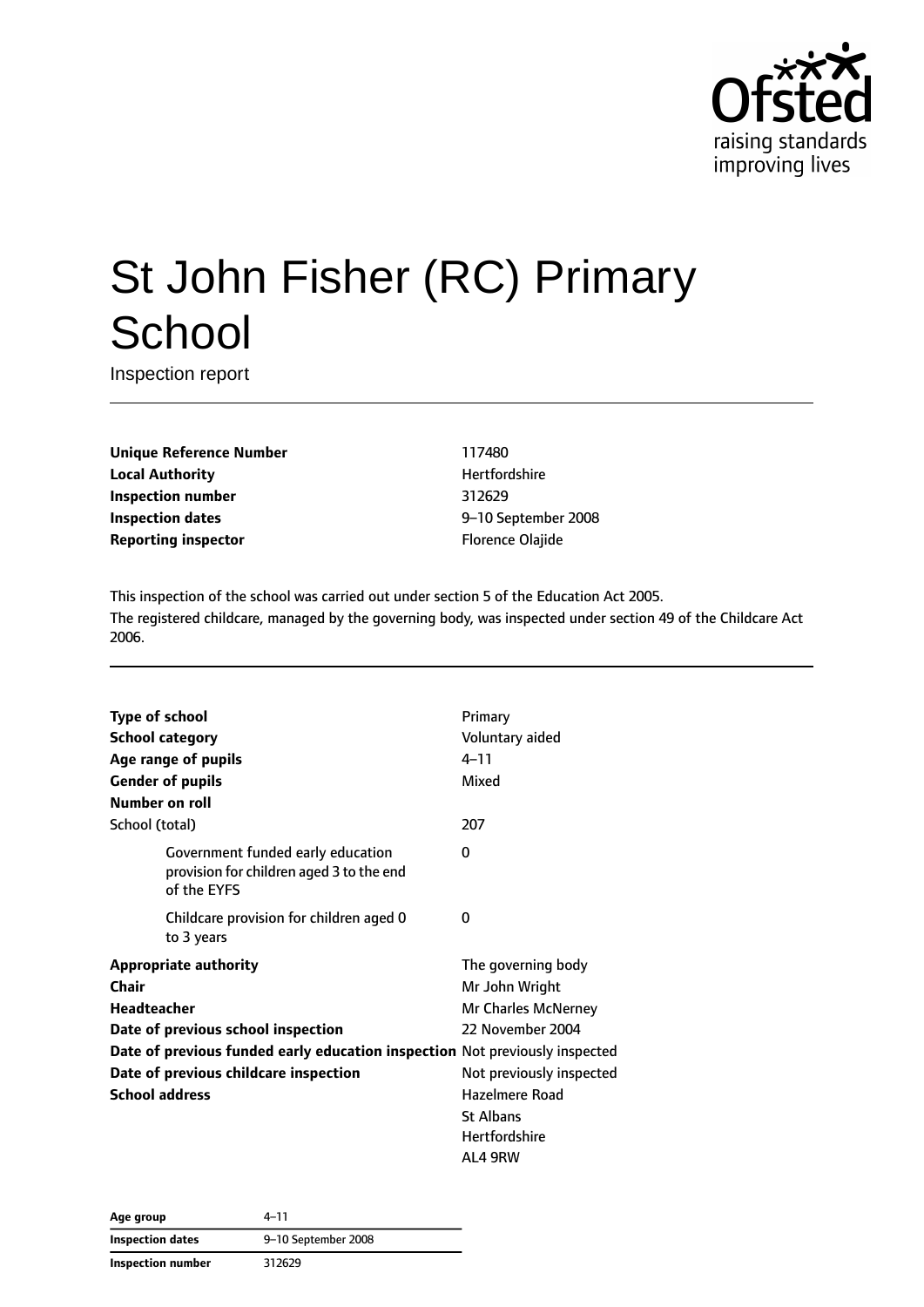**Telephone number** 01727 861077 **Fax number** 01727 831163

| Age group                | $4 - 11$            |
|--------------------------|---------------------|
| <b>Inspection dates</b>  | 9-10 September 2008 |
| <b>Inspection number</b> | 312629              |

 $\overline{\phantom{0}}$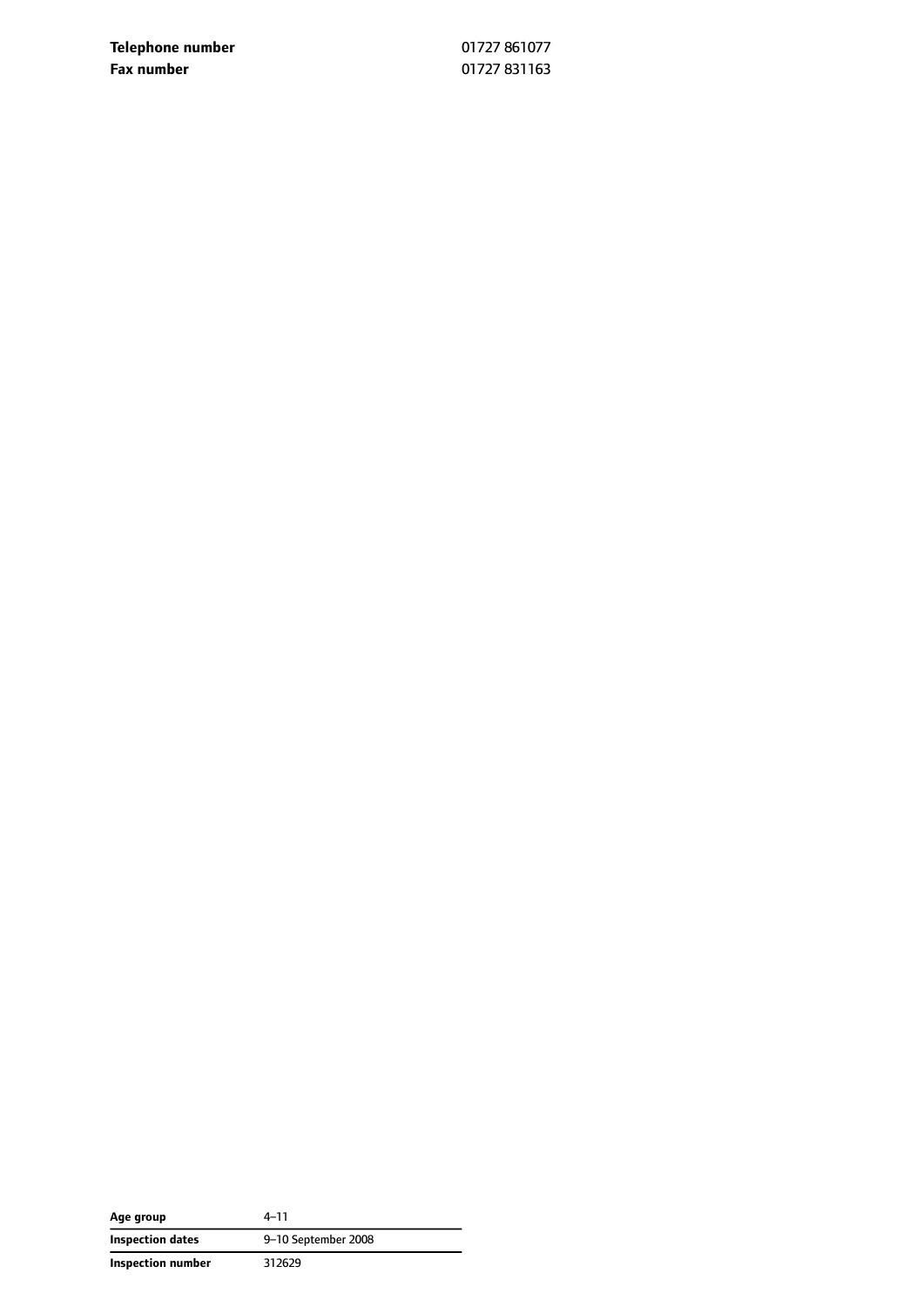.

<sup>©</sup> Crown copyright 2008

Website: www.ofsted.gov.uk

This document may be reproduced in whole or in part for non-commercial educational purposes, provided that the information quoted is reproduced without adaptation and the source and date of publication are stated.

Further copies of this report are obtainable from the school. Under the Education Act 2005, the school must provide a copy of this report free of charge to certain categories of people. A charge not exceeding the full cost of reproduction may be made for any other copies supplied.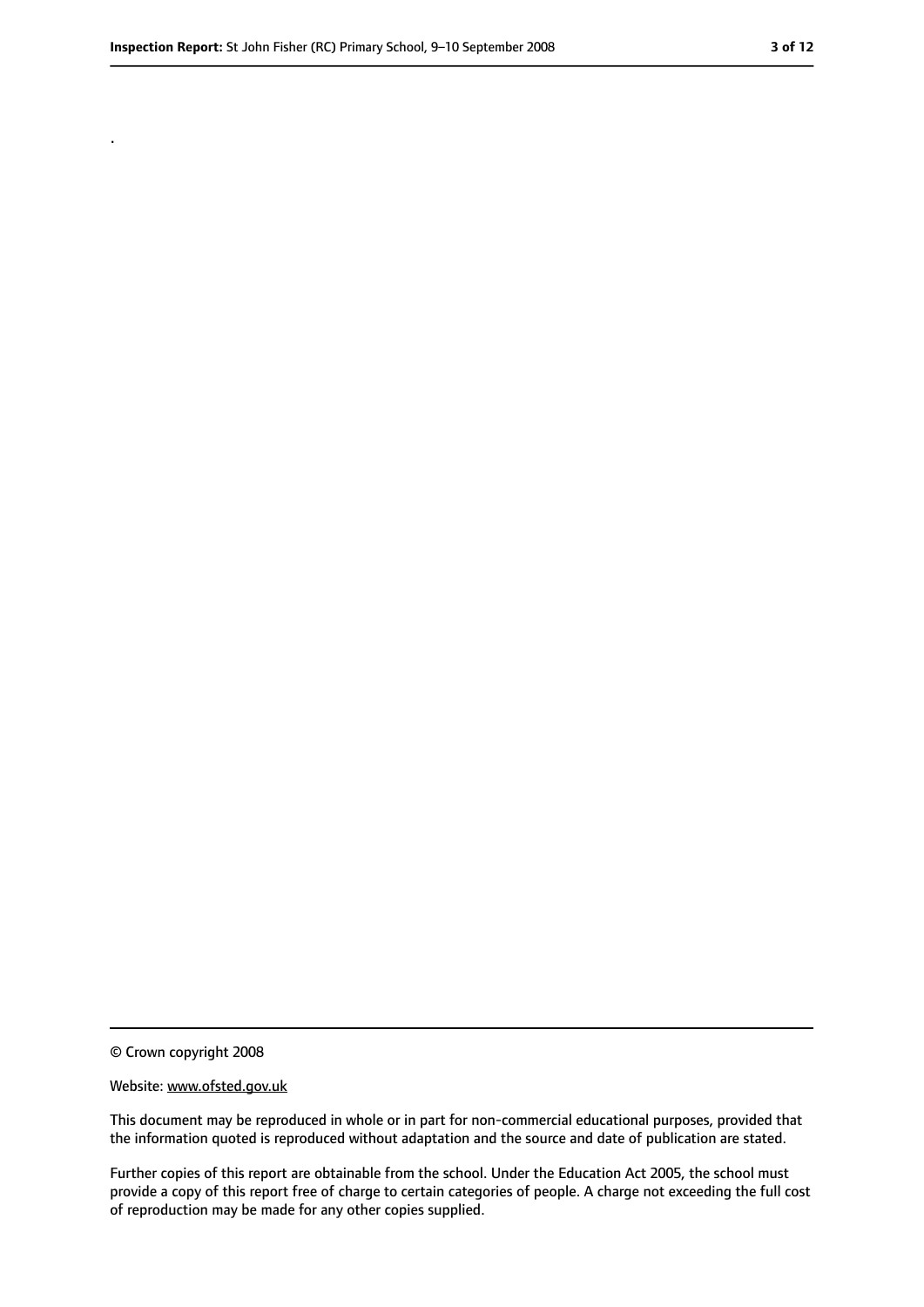# **Introduction**

The inspection was carried out by two Additional Inspectors.

## **Description of the school**

This average sized school serves an area north of St Albans. Most pupils come from the immediate vicinity of the school, many from families with a professional background. Three quarters of the pupils come from White British families. The others represent a wide range of ethnic backgrounds, including Black African, pupils from Traveller families and other White backgrounds. The proportions of pupils eligible for free school meals and those who speak a home language other than English are well below average. A smaller than average number receive additional support for learning, emotional or physical needs, although the proportion with statements of educational need is broadly average. The school makes provision for the Early Years Foundation Stage (EYFS) from the age of four and pupils enter the school with standards that are slightly above what is typical for their age.

## **Key for inspection grades**

| Grade 1 | Outstanding  |
|---------|--------------|
| Grade 2 | Good         |
| Grade 3 | Satisfactory |
| Grade 4 | Inadequate   |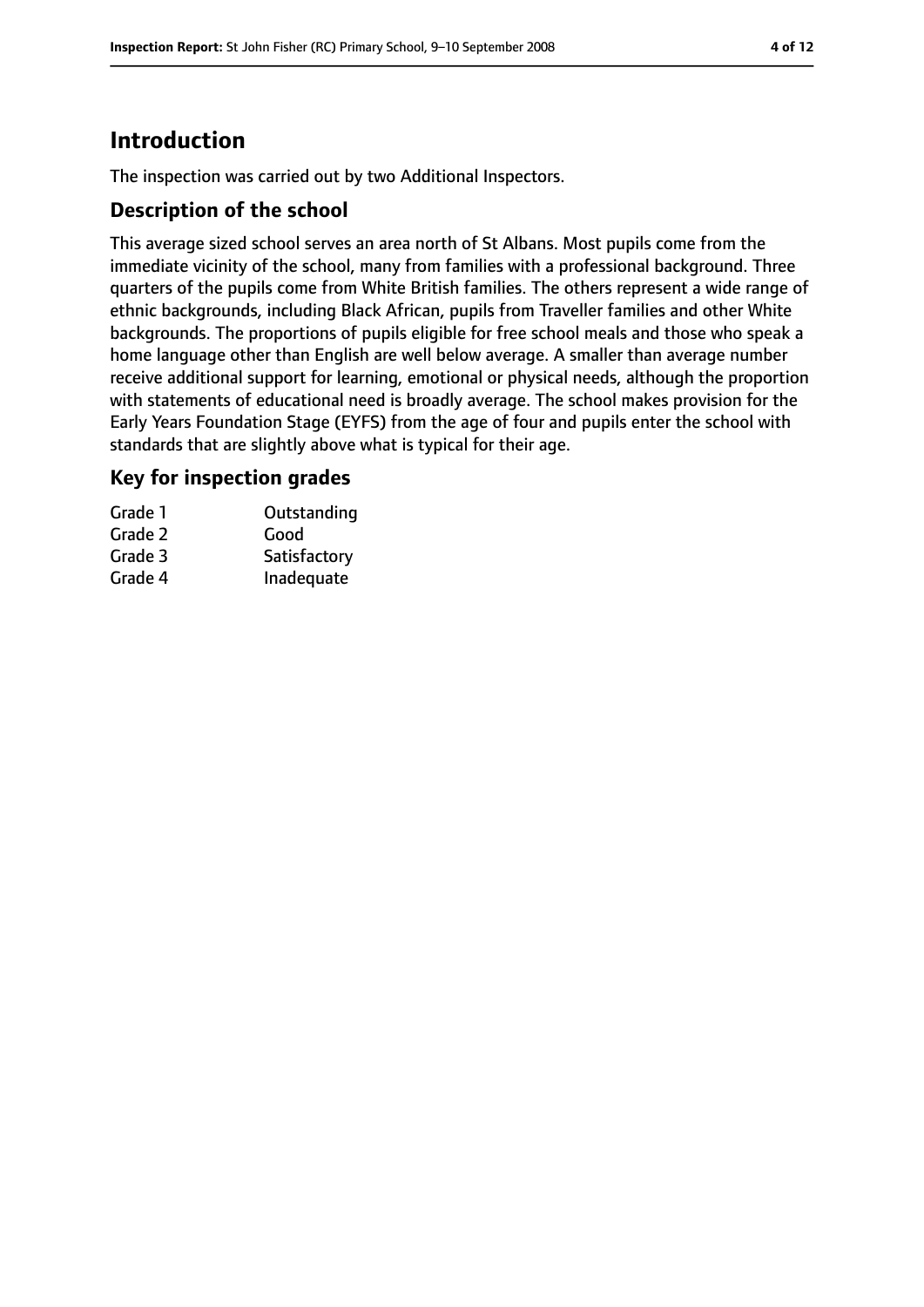# **Overall effectiveness of the school**

#### **Grade: 3**

This school provides pupils with a satisfactory standard of education. Its Christian ethos underpins the good pastoral care and helps to foster a community spirit where pupils and adults feel valued. Relationships are very positive and there is a strong emphasis on responsibility and care for others. This successfully promotes pupils' personal development and well-being, which are good. The learning environment is calm and purposeful and the school offers an interesting and varied curriculum, which highly motivates pupils. One parent explained, 'My child is buzzing with excitement when the day is through.' Nonetheless, the school does not yet capitalise on pupils' readiness and eagerness to learn by providing high quality teaching which enables them to make good progress. Some of the teaching is good, but not consistently so acrossthe school. In particular, the use of assessment to inform planning and move pupils forward in their learning is at an early stage and pupils do not yet receive effective academic guidance on what they need to improve and how to do so. As a result, although pupils attain above average standards by the time they leave the school, this only represents satisfactory progress from their starting points. Pupils' overall achievement is therefore no better than satisfactory and some are capable of doing better. Children get a sound start to their education in Reception class but standards in language, literacy and communication are below other areas of learning.

Leadership and management are satisfactory. Following its last inspection, the school went through a period of difficulty in securing the appointment of a headteacher. This had a negative impact on staff morale, the pace of improvement and pupils' achievement. The current headteacher has successfully re-established a positive community spirit and teamwork among staff. However, leaders were slow to identify and rectify the underachievement that had set in. This was reflected in the 2007 end of Year 6 national assessments. Over the last academic year, improvement strategies have been largely successful in bringing about satisfactory progress in 2008. This is especially so in writing in Key Stage 2. The school is now turning its attention to addressing weaknessesin the teaching of mathematicsin order to accelerate pupils' progress in this area. Nevertheless, despite the recent success, targets are not yet being used effectively to raise standards, and in some instances are not challenging enough. Strategies for assessing pupils, and analysing and monitoring their progress also lack rigour.

There have been several changes within the governing body recently. A small group of governors who are actively involved in the life of the school have a suitable understanding of its work and provide leaders with sound support and challenge. The school is working closely with the local authority to provide appropriate professional development for the staff. Given the school's circumstances, it has made satisfactory progress in relation to some issues identified in the previous inspection and a good beginning in others. Recent improvements indicate that the school has satisfactory capacity to improve.

#### **Effectiveness of the Early Years Foundation Stage**

#### **Grade: 3**

The school provides children with an attractive, stimulating and welcoming learning environment. It liaises well with other providers and parents to ensure that children make a smooth and swift transition into school. Children's personal development and well-being are good. Adults provide them with good emotional support to ensure they settle in well. Although they have been in school for less than a week, children were settled and eager to learn. In a short space of time, they have learnt important routines and respond extremely well to adults and each other. They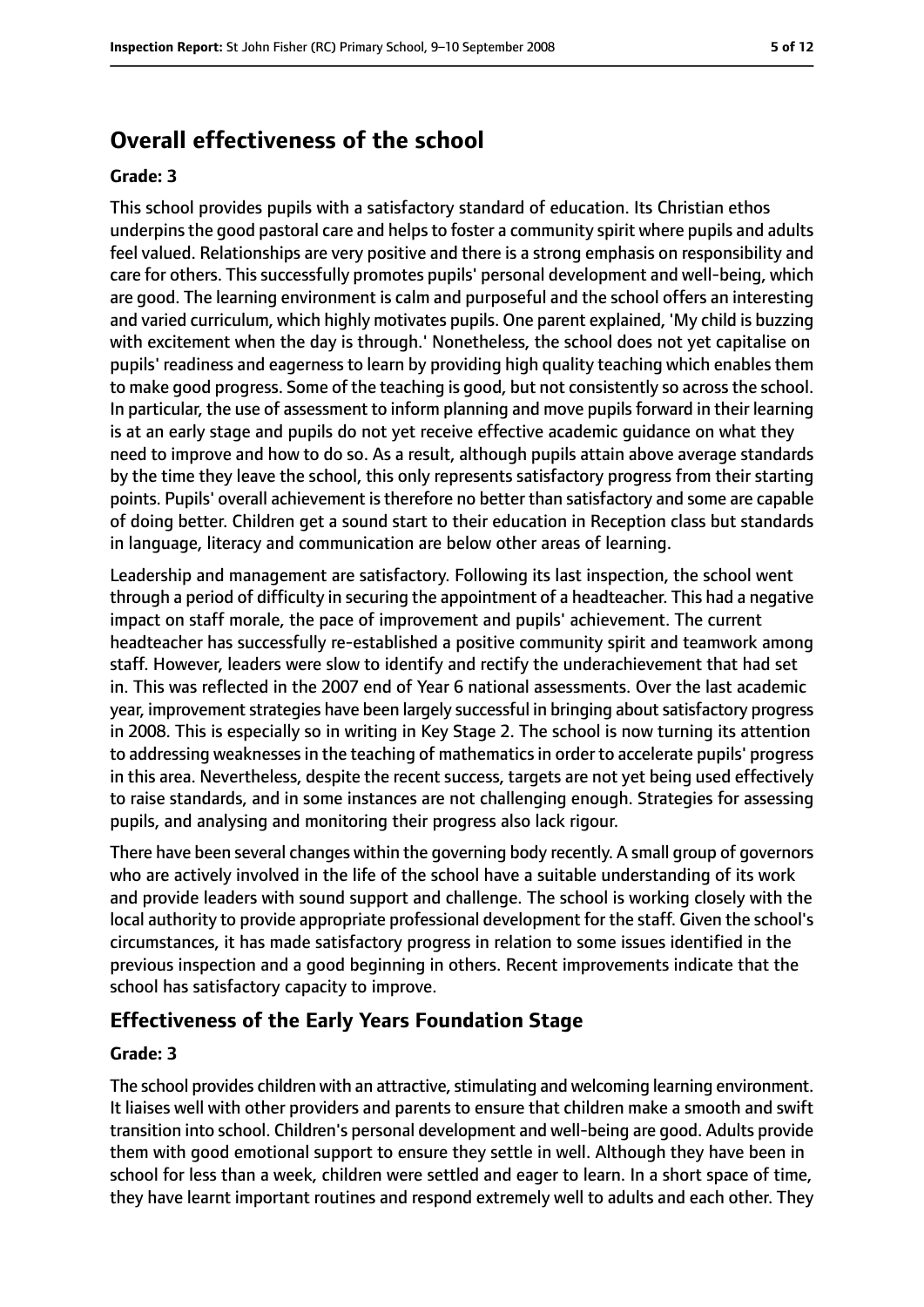show good interest in activities and in exploring ideas, and they share equipment and resources amicably. Children have access to a well-thought-out outdoor area that supports all aspects of their learning and effectively builds on the work done in the classroom. Staff help children to learn satisfactorily. Planned activities are purposeful and children have good opportunities to make choices in their learning.

Leadership and management are satisfactory. Adults pay close attention to children's development and assess their progress regularly. However, assessments of what they are able to do when they first start school are underestimated. Therefore, judgements about their progress are not always secure. By the time children leave the Reception year they attain standards that are above age-related expectations in all aspects of their learning and achievement is satisfactory. Nonetheless, their attainment in communication, language and literacy is much lower than in other aspects.

## **What the school should do to improve further**

- Raise achievement, particularly in mathematics and ensure that targets are sufficiently challenging.
-  Improve systems for assessing and monitoring pupils' progress and use the information effectively to identify and tackle any underachievement.
- Ensure that feedback and marking enables pupils to know exactly what they need to do to improve.
- Raise standards in communication, language and literacy in the EYFS.

A small proportion of schools whose overall effectiveness is judged satisfactory but which have areas of underperformance will receive a monitoring visit by an Ofsted inspector before their next section 5 inspection.

# **Achievement and standards**

#### **Grade: 3**

Standards throughout the school generally remain above average from year to year but the 2007 national assessments indicated low achievement at the end of Year 6. In 2008, standards at the end of Year 2 were average. At the end of Year 6, they were above average, representing satisfactory achievement. The 2007 results identified lower attainment and achievement of boys. However, current school data does not reflect a discernible pattern in the achievement of gender groups. Rather it varies within the different year groups and across subjects. Pupils from minority ethnic backgrounds do not form large enough groups to make generalisations about their achievement. The achievement of pupils who find learning more difficult and those with physical needs or a statement of educational need is satisfactory. The school met its 2008 end of Key Stage 2 targets in mathematics and science and significantly exceeded the English target.

# **Personal development and well-being**

#### **Grade: 2**

Pupils enjoy school and this is reflected in their good attendance. Their spiritual, moral, social and cultural development is outstanding and permeates every aspect of the life of the school. Uplifting assemblies raise self-esteem and enable pupils to grow in self-awareness, think in moral terms and reflect upon their feelings and actions. Pupils take great pride in their achievements. Pupils are courteous and polite; they show respect for one another, the adults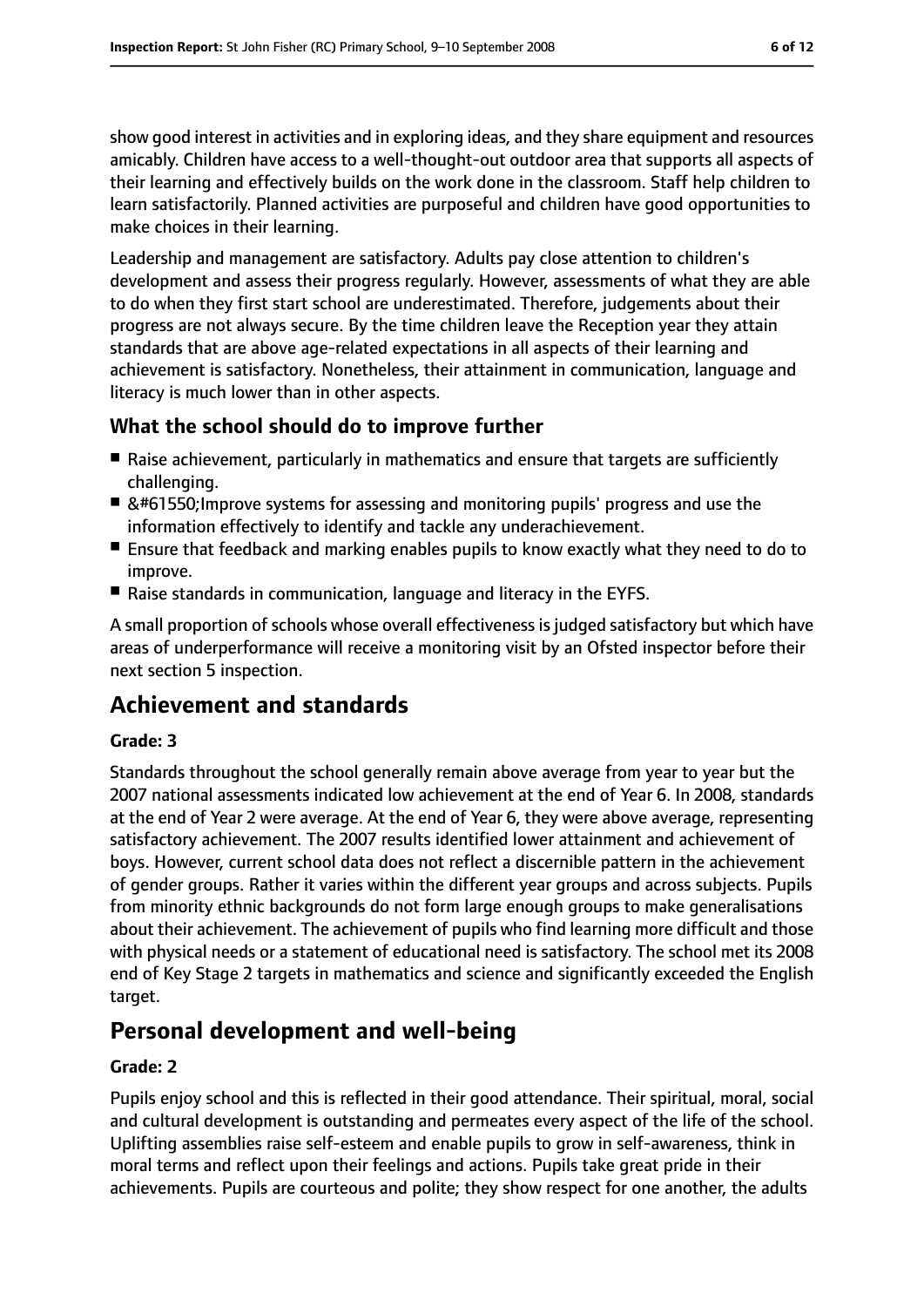and the school. Behaviour is good overall. Their behaviour in lessons is exemplary. Although they work and play together harmoniously, some can be too boisterous during playtime. Pupils understand the importance of healthy lifestyles and personal safety, and this influences what they do. Hence, they look after one another well. Older pupils take on many responsibilities, including mentoring the Reception children. The curriculum ensures that pupils develop respect and appreciation, for their own and other cultures. Pupils play an active part in school life by organising fund-raising for charities and offering their ideas for improvement. Pupils' preparation for the next stage in their learning and their future economic well-being is satisfactory.

# **Quality of provision**

## **Teaching and learning**

#### **Grade: 3**

The teaching is beginning to engage pupils more, for example, by using 'talk partners'. In response, pupils are very enthusiastic about learning and give their best, particularly when actively engaged in tasks. They enjoy exploring ideas and developing their understanding through experimentation. Pupils are usually clear about what is expected of them in lessons. In the best teaching, effective use is made of assessment to ensure a good match between tasks and pupils' abilities, and to ensure that they develop a thorough understanding of concepts. Pupils are also increasingly involved in self and peer assessment, for example, by acting as 'critical friends' to each other. However, this is not always the case and the general use of assessment is weak. Consequently, some tasks do not stretch the more able pupils adequately. Resources are used well to support learning and interactive white boards are sometimes used effectively to demonstrate and develop ideas. Teaching assistants provide pupils with good support and can often be seen explaining concepts, asking questions and encouraging pupils to put their ideas forward.

# **Curriculum and other activities**

#### **Grade: 2**

The curriculum makes a good contribution to pupils' personal development. Very effective links with a wide range of external organisations and partners ensures that the curriculum is lively and varied. Visitors such as authors and community members, and themed weeks, like the 'World Wide Week', bring learning to life and add much to pupils' enjoyment. Pupils' clear recollections demonstrate the good learning from these stimulating and interesting events. Pupils enjoy residential visits, which provide opportunities for team building and develop their self-confidence. They learn French from Year 3 onwards and a range of extra-curricular activities extends and enriches the curriculum further. The school has begun to modify the curriculum effectively to respond to pupils' needs. For example, a consistent and coherent method for teaching writing has resulted in swift improvements in standards and planning is beginning to link subjects creatively to make learning more active and relevant.

## **Care, guidance and support**

#### **Grade: 3**

Parents' views that this is 'a very caring school' are accurate. Pupils thrive emotionally. They feel safe because staff attend to their needs and readily provide effective guidance in personal matters. The very few racist or behavioural incidents are handled promptly and effectively. Nonetheless, academic guidance is not as strong. In their books and during lessons, pupils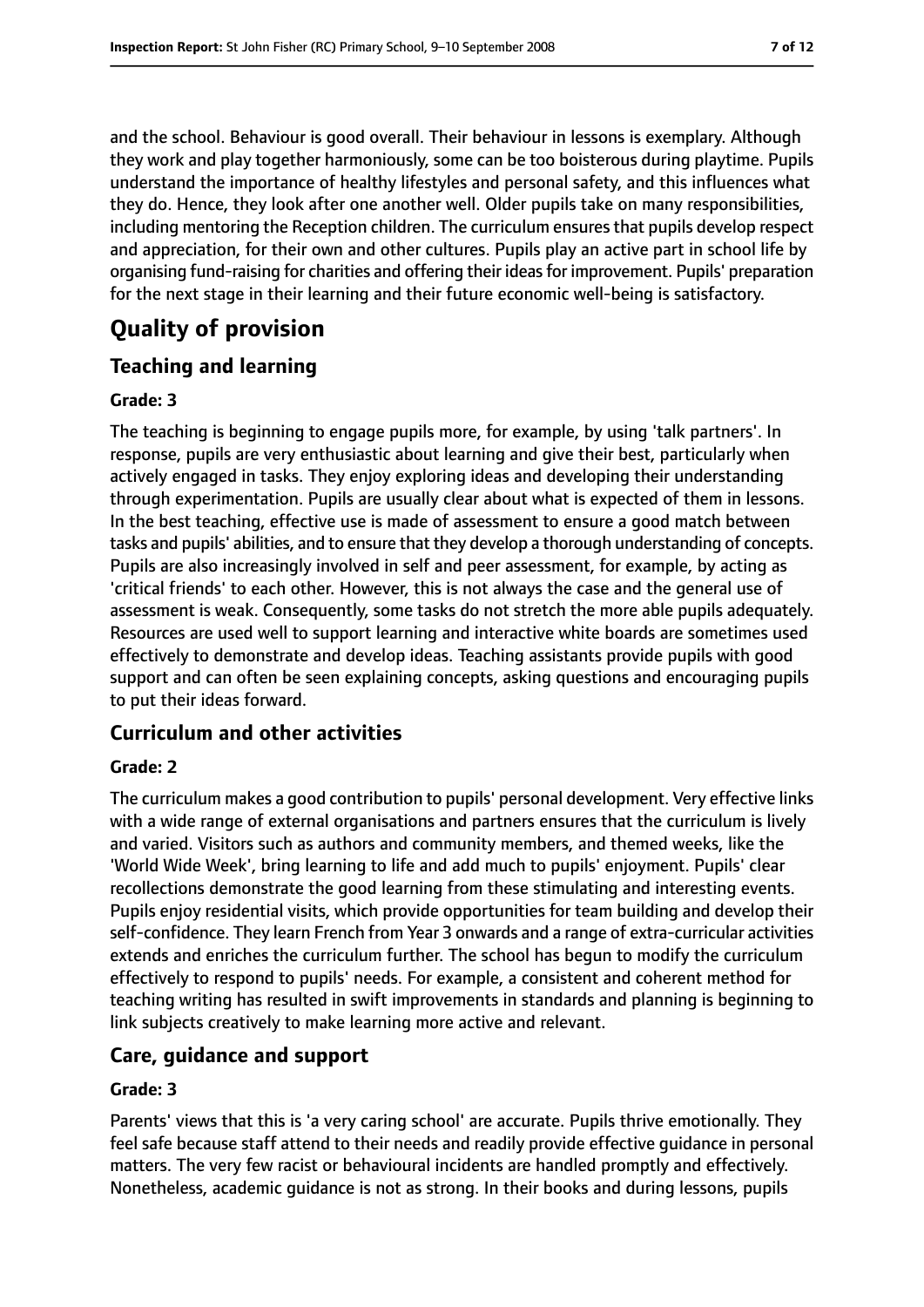receive feedback about how they are doing. However, often, this is neither clear nor concise in giving pupils a good understanding of what they should do to improve their work. While some pupils know their individual targets, others have only a vague awareness of what they need to improve. The homework policy is not always followed consistently. The school meets current requirements for safeguarding its pupils and pays appropriate attention to risk assessments. Training for staff and governors is up to date.

# **Leadership and management**

#### **Grade: 3**

Leaders at all levels are involved in evaluating the impact of the school's work. As such, they have a good understanding of what needs to improve and the current school development plan accurately identifies the most pertinent improvement priorities. Some subject leaders are increasingly more effective within their areas of responsibility although the existing good practice is yet to be extended more widely across other subjects to maximise learning opportunities. Governors are supportive but not all are sufficiently involved in monitoring the work of the school.

The main weakness in leadership and management is the lack of rigour in the systems for assessing and tracking pupils' progress and the weak use of targets to raise achievement. Pupils' performance is not monitored regularly or carefully enough to ensure that they make progress at the rate of which they are capable. Pupils' individual targets do not always take full account of their past performance or potential and sometimes lack sufficient challenge. While good attention is paid to monitoring and improving staff performance, this is not linked closely enough to measurable outcomes for pupils.

In recent months, leaders have established a sharper focus on raising pupils' achievement and there are advanced plans to extend the successful work done in writing to mathematics. The school effectively promotes a community spirit. Positive links are fostered with parents and the school makes effective use of available resources to provide pupils from traveller communities with good support.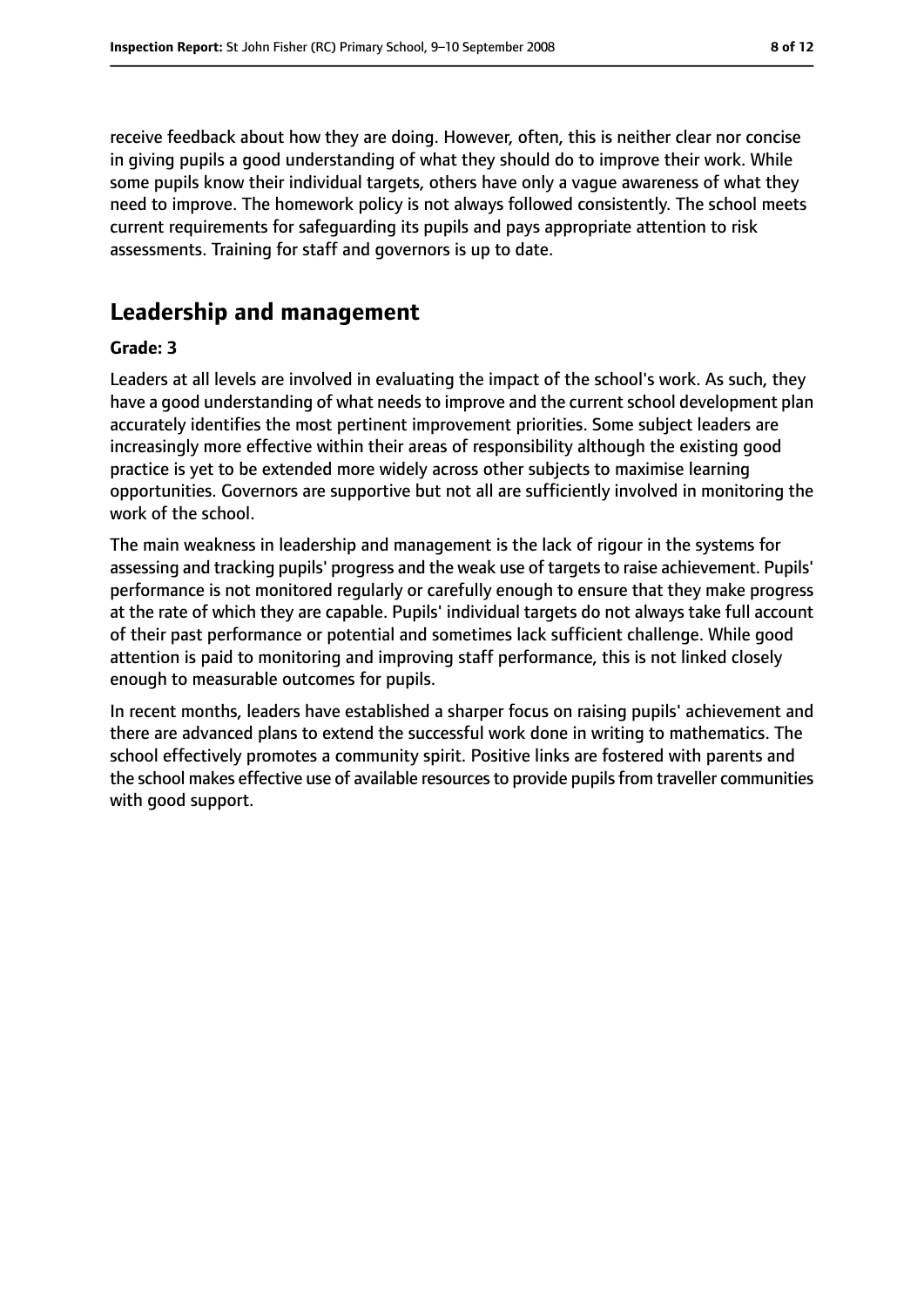**Any complaints about the inspection or the report should be made following the procedures set out in the guidance 'Complaints about school inspection', which is available from Ofsted's website: www.ofsted.gov.uk.**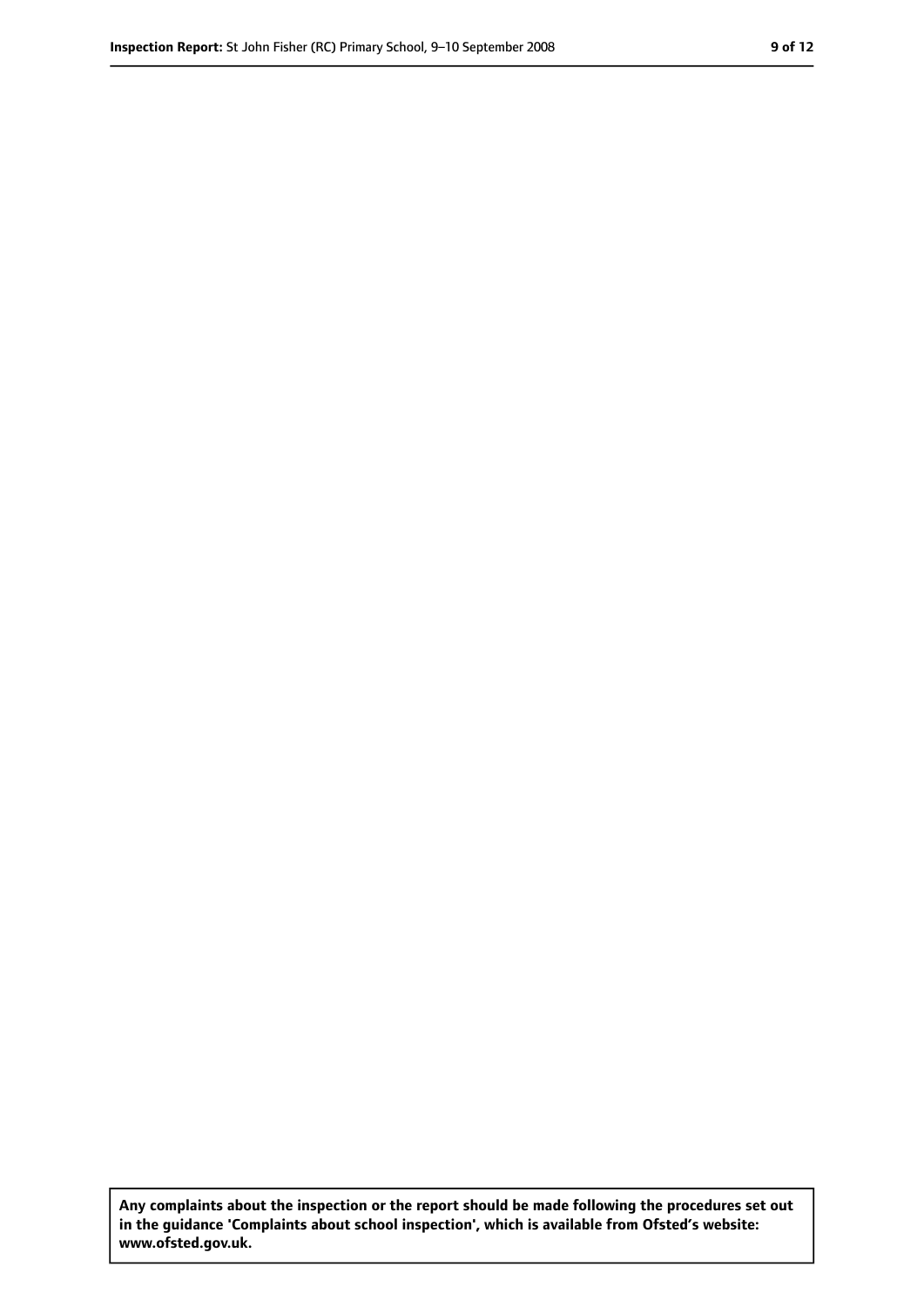# **Inspection judgements**

| Key to judgements: grade 1 is outstanding, grade 2 good, grade 3 satisfactory, and | <b>School</b> |
|------------------------------------------------------------------------------------|---------------|
| arade 4 inadequate                                                                 | Overall       |

## **Overall effectiveness**

| How effective, efficient and inclusive is the provision of<br>education, integrated care and any extended services in meeting the<br>needs of learners? |     |
|---------------------------------------------------------------------------------------------------------------------------------------------------------|-----|
| Effective steps have been taken to promote improvement since the last<br>inspection                                                                     | Yes |
| How well does the school work in partnership with others to promote learners'<br>well being?                                                            |     |
| The capacity to make any necessary improvements                                                                                                         |     |

# **Effectiveness of the Early Years Foundation Stage**

| How effective is the provision in meeting the needs of children in the<br><b>EYFS?</b>       |  |
|----------------------------------------------------------------------------------------------|--|
| How well do children in the EYFS achieve?                                                    |  |
| How good are the overall personal development and well-being of the children<br>in the EYFS? |  |
| How effectively are children in the EYFS helped to learn and develop?                        |  |
| How effectively is the welfare of children in the EYFS promoted?                             |  |
| How effectively is provision in the EYFS led and managed?                                    |  |

## **Achievement and standards**

| How well do learners achieve?                                                                               |  |
|-------------------------------------------------------------------------------------------------------------|--|
| The standards <sup>1</sup> reached by learners                                                              |  |
| How well learners make progress, taking account of any significant variations<br>between groups of learners |  |
| How well learners with learning difficulties and/or disabilities make progress                              |  |

<sup>&</sup>lt;sup>1</sup>Grade 1 - Exceptionally and consistently high; Grade 2 - Generally above average with none significantly below average; Grade 3 - Broadly average to below average; Grade 4 - Exceptionally low.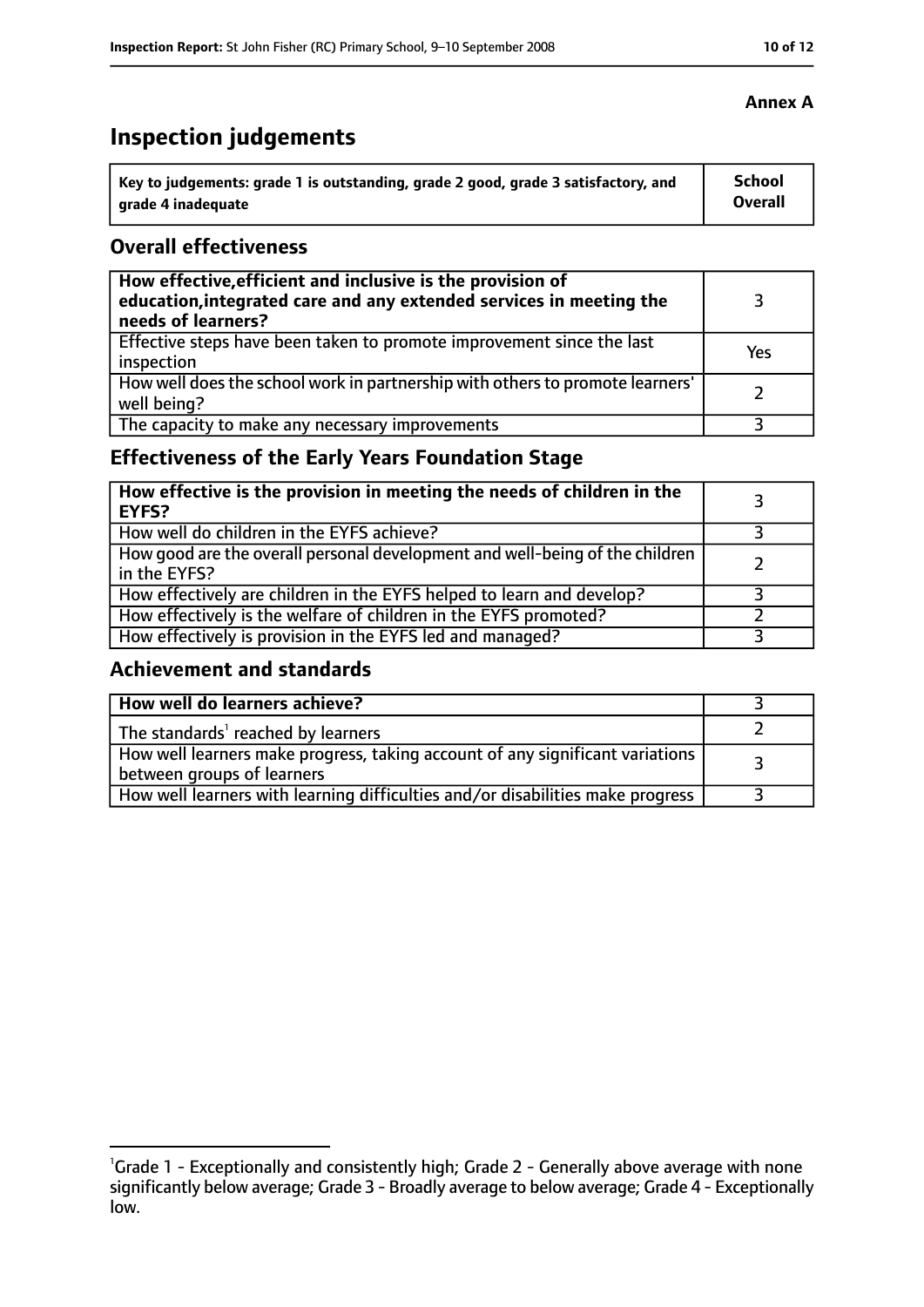# **Personal development and well-being**

| How good are the overall personal development and well-being of the<br>learners?                                 |  |
|------------------------------------------------------------------------------------------------------------------|--|
| The extent of learners' spiritual, moral, social and cultural development                                        |  |
| The extent to which learners adopt healthy lifestyles                                                            |  |
| The extent to which learners adopt safe practices                                                                |  |
| The extent to which learners enjoy their education                                                               |  |
| The attendance of learners                                                                                       |  |
| The behaviour of learners                                                                                        |  |
| The extent to which learners make a positive contribution to the community                                       |  |
| How well learners develop workplace and other skills that will contribute to<br>their future economic well-being |  |

# **The quality of provision**

| How effective are teaching and learning in meeting the full range of<br>learners' needs?              |  |
|-------------------------------------------------------------------------------------------------------|--|
| How well do the curriculum and other activities meet the range of needs and<br>interests of learners? |  |
| How well are learners cared for, quided and supported?                                                |  |

# **Leadership and management**

| How effective are leadership and management in raising achievement<br>and supporting all learners?                                              |           |
|-------------------------------------------------------------------------------------------------------------------------------------------------|-----------|
| How effectively leaders and managers at all levels set clear direction leading<br>to improvement and promote high quality of care and education |           |
| How effectively leaders and managers use challenging targets to raise standards                                                                 | 4         |
| The effectiveness of the school's self-evaluation                                                                                               | 3         |
| How well equality of opportunity is promoted and discrimination eliminated                                                                      | 3         |
| How well does the school contribute to community cohesion?                                                                                      |           |
| How effectively and efficiently resources, including staff, are deployed to<br>achieve value for money                                          |           |
| The extent to which governors and other supervisory boards discharge their<br>responsibilities                                                  | 3         |
| Do procedures for safequarding learners meet current government<br>requirements?                                                                | Yes       |
| Does this school require special measures?                                                                                                      | <b>No</b> |
| Does this school require a notice to improve?                                                                                                   | No        |